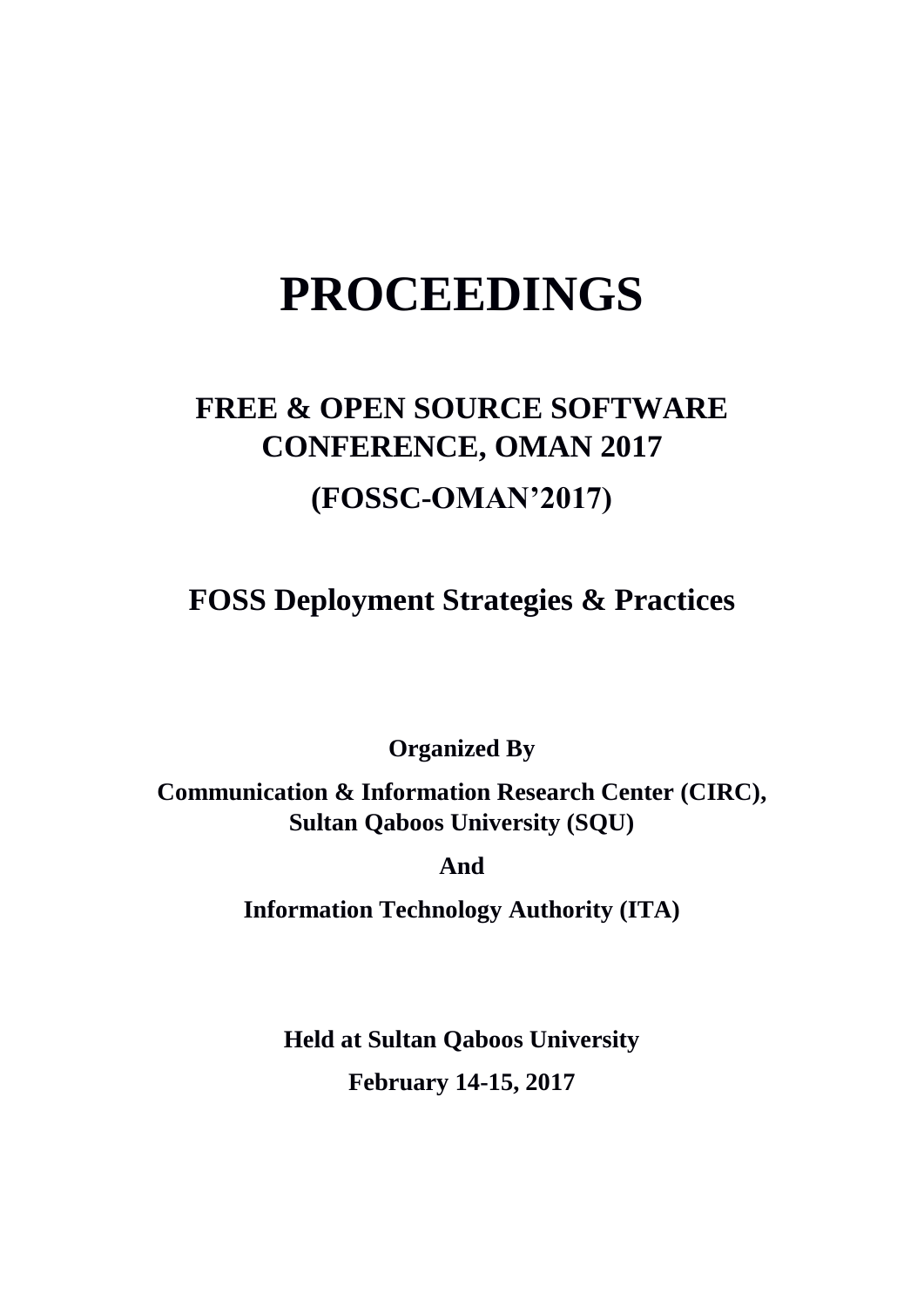### Deployment Strategies & Practices

The Free and Open Source Software Conference (FOSSC Oman) is jointly organized by the Communication and Information Research Center (CIRC) at Sultan Qaboos University (SQU) and the Information Technology Authority (ITA), on Free and Open Source Software (FOSS) to support the national initiative on FOSS. It is a two days event and aims to promoting awareness and disseminating the use and development of free and open source software for professionals, staff, students, and the community in Oman.

The conference is scheduled for every two years. The previous events was on February 2013 and February 2015 and the main objective was always to promote the open source software. The next conference FOSSC-Oman 2017 will be on 14th and 15th February 2017 and its main theme is "FOSS DEPLOYMENT STRATEGIES & PRACTICES". FOSSC-Oman targets ICT companies and professionals, researchers, faculties, staff and students and the broader FOSS community.

In harmony with the conference main theme, the organizing committee has invited a number of well-known experts who are actively involved in building careers, entrepreneurship and job creation, sustainability of open source communities, role and opportunities of FOSS in public administrations, open source for the public sector, scaling applications for global communities, business management, business information systems, e-collaboration, educational Management and other related subjects to talk in the event.

The FOSS conference is a good opportunity to discover, discuss and exchange ideas on FOSS in Oman and beyond. The event will also provide the opportunity to network different groups of FOSS users, benefit from insightful lectures delivered at the conference, and share mutual experiences and discuss potential implementations of FOSS.

The organizing committee is inviting managers, and individuals who have passion, researchers, educators, students, and experts from companies, public and private organizations to share their successes in the vast array of free and open source software that is transforming information and communication technology across the globe.

### Objectives:

- Support the National Free and Open source Initiative.
- Promote awareness, use, research and development of Free and Open Source Software in Oman and beyond.
- Strengthen communities and enhance the opportunities on Open Source Software for the ICT Industry in Oman.
- Provide an attractive and sustainable environment for networking FOSS users, researchers, developers and experts.
- Share experiences and exchange successful FOSS developments and applications.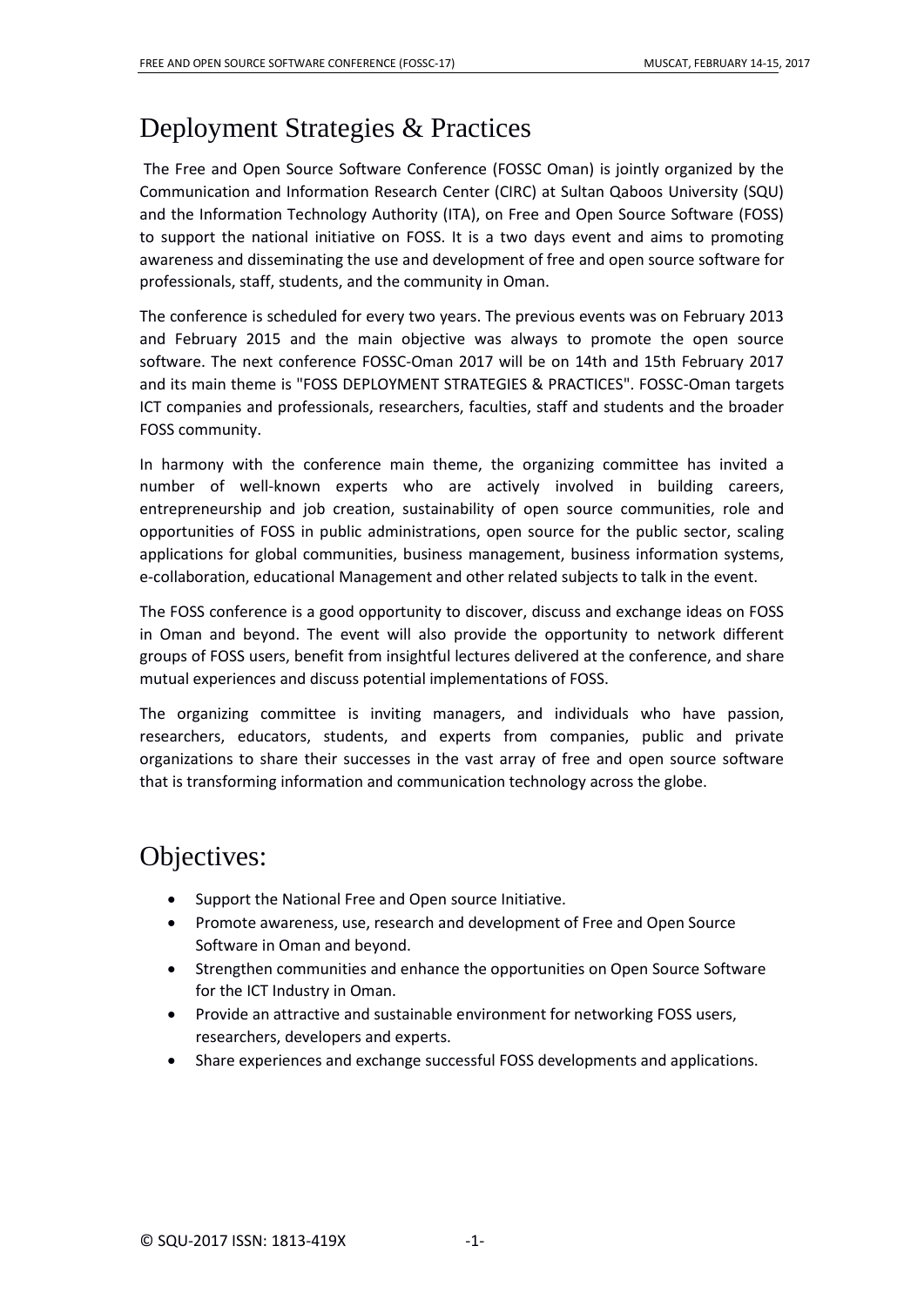### Parallel Activities

In parallel with the conference, there is an exhibition to show a case of the national and international open source solutions and products along with the creativity of the Oman Summer of Code project participants and the Oman Open Source Students. Also a number of workshops tailored with the needs of local communities have been scheduled in parallel session with conference. FOSS experts from Industry and private and government sectors will present these workshops.

### Conference Organizations:

### **About ITA:**

The Information Technology Authority (ITA) was set up by Royal Decree No. 52/2006, promulgated on 31 May 2006, as a financially and administratively independent national authority established to lead the implementation of the e.Oman initiative and bear its national vision and objectives. ITA is responsible for implementing national IT infrastructure projects and supervising all the projects related to implementing Digital Oman Strategy while providing professional leadership to various other e.Governance initiatives of the Sultanate. ITA works with a vision to transform the Sultanate of Oman into a sustainable Knowledge Society by leveraging Information and Communication Technologies (ICTs) to enhance government services, enrich businesses and empower individuals.

The FOSS Initiative was launched in March 2010 during the Free and Open Source Software Symposium in Muscat. The broad objective of Free and Open Source Software Initiative (FOSSI) is to encourage innovation, boost software development talent & skills and create the necessary resources and infrastructure to increase commercialization and industry adoption.

### **About SQU:**

Sultan Qaboos University (SQU), the National University of the Sultanate of Oman, provides a wide variety of undergraduate and graduate programs, research and extension activities through its colleges and research centers.

The first batch of SQU students were enrolled in 1986 and the University is playing the role of the national house of expertise, and shoulders the responsibility of providing advanced programs, based on knowledge gained from cutting-edge research of national strategic importance. In addition, SQU's central focus is to develop student learning, promote research and enhance faculty and staff professional development.

Sultan Qaboos University consists of nine colleges namely, the College of Agricultural and Marine Sciences, Arts and Social Sciences, Economics and Political Sciences, Education, Engineering, Law, Medicine and Health Sciences, Nursing, and Science. These colleges have specific target plans which guide them in designing their programs in their areas of specializations. Each college is comprised of highly qualified faculty members who are actively involved in teaching, research and community service.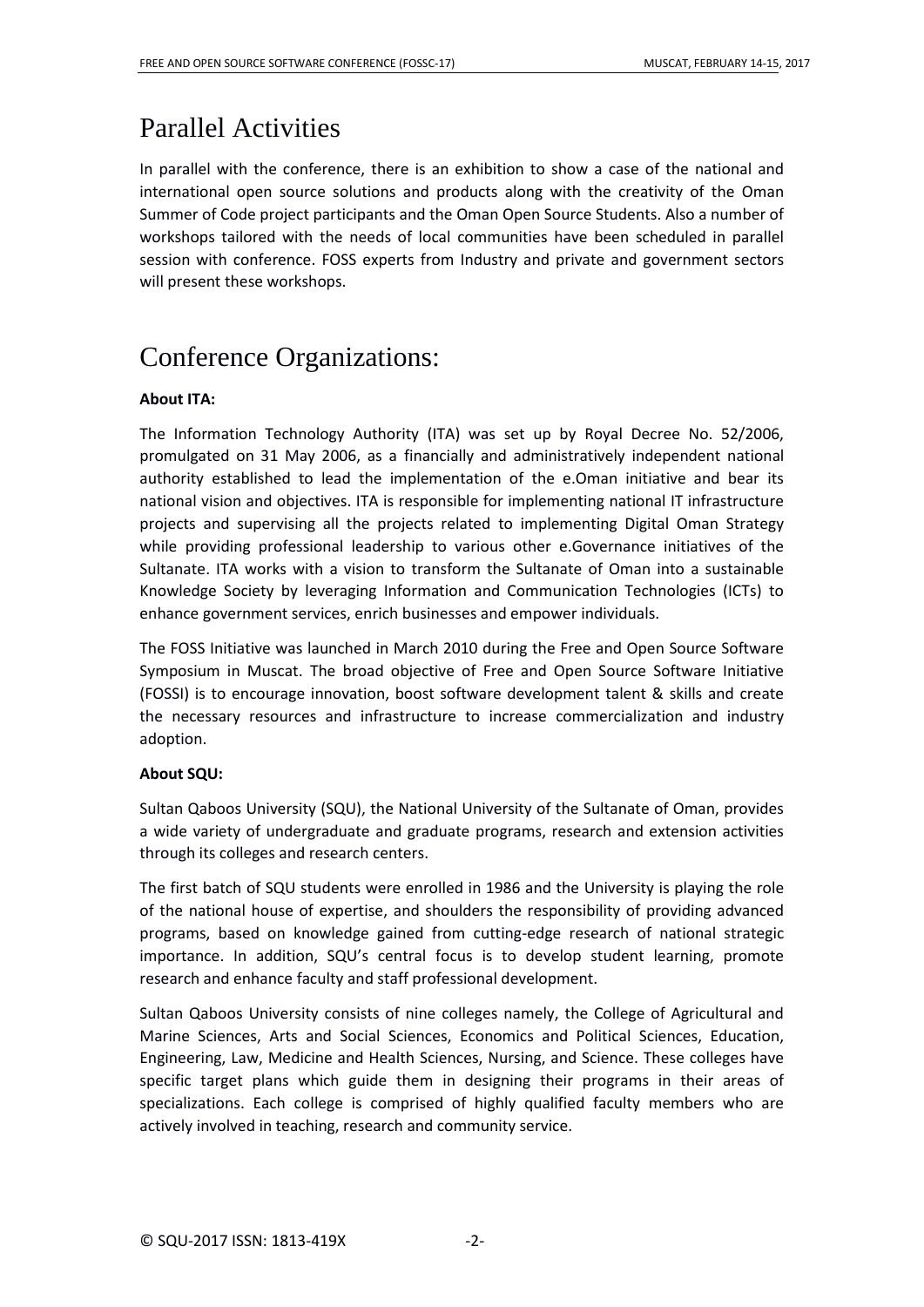### Table of Contents

### **Page Topic**

- 4 *Message from the Organizing Committee*
- 5 Committees
- 6 *Conference Schedule*
- 8 *Parallel Activities & Workshops*
- 9 | Invited Speakers
- 13 *Workshops*
- 16 *Selected Papers*
- 17 *Development of QoS Monitoring System: Application Demonstrator.*
- 22 *A Framework for Preserving Data Integrity during Mobile Device Forensic in Open Source Software Environment.*
- 27 *A Survey On Embedded Open Source System Software For The Internet Of Things.*
- 33 *From Relational Model to Rich Document Data Models - Best Practices Using MongoDB.*
- 38 *Sultan Qaboos University between E-Learning and Massive Open Online Course: Future Vision.*
- 43 *Connectivity and Cloud Automation Technologies for the Internet of Things, Survey on Main Components*
- 48 *Adoption of Free and Open Source Software Using Alternative Educational Framework in College of Applied Sciences.*
- 52 *Open Standard Data Exchange Model for Higher Education Institutions in Oman.*
- 55 *USQO-FOSS quality model: Utilization based Software Quality Observatory for evaluation of Free and Open Source Software.*
- 61 *Projection of Students' Exam Marks using Predictive Data Analytics.*
- 67 *Interactive E-book Development Using FOSS.*
- 71 *Interactive Education Application Development Using FOSS for Government School in Oman.*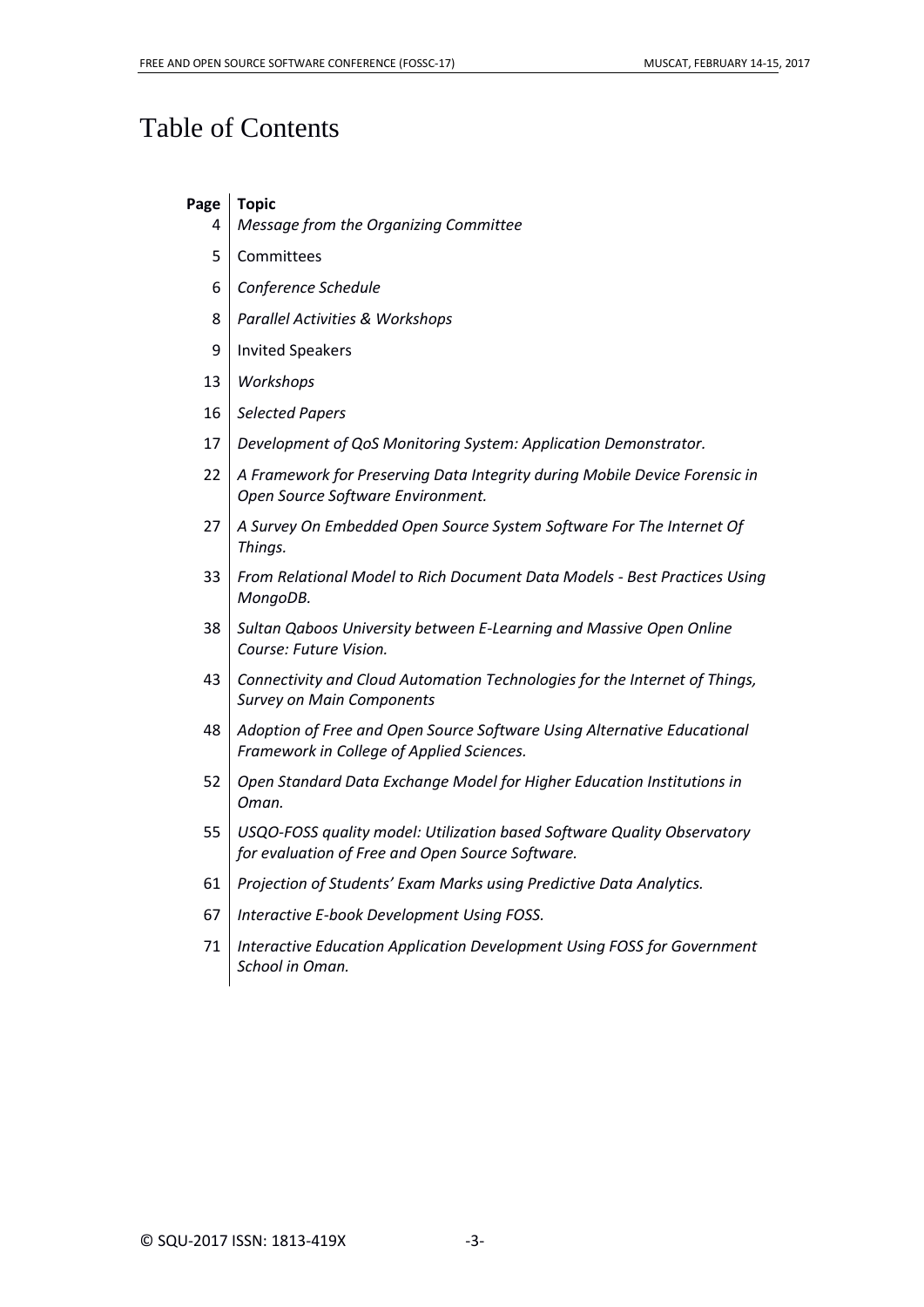### Message from the Organizing Committee,

It is our great pleasure to welcome you to the Third Edition of the Free and Open Source Software Conference, FOSSC-17 Oman, jointly organized by the Communication and Information Research Center at Sultan Qaboos University (SQU), and the Information Technology Authority (ITA).

The main theme of the 2017 event is **"FOSS Deployment, Strategies and Practices"** which is a continuation of the previous conference efforts and in line with the proposal of the National FOSS Strategic Deployment Plan drafted by SQU and ITA last year. In this pathway, the organizing committee has invited a number of well-known worldwide specialists who are actively involved in various FOSS deployments, strategies and cutting-edge applications and developments. This is to build an attractive and sustainable environment for networking FOSS users, industrials, researchers, developers and experts.

Twelve invited talks on the conference theme are scheduled for the conference, in addition to a main keynote address, ten workshops, and twelve technical and research papers will be presented.

The work for this event took almost two years, and the organizing Committee is therefore greatly indebted to all invited speakers, workshop presenters, reviewers and all members of various conference committees from SQU and ITA for their worthwhile efforts, time spent and quality assistance to make FOSSC-17 Oman a useful addition to their activities and to SQU-ITA achievements as well.

The committee would like to wish all success to the scientific and technical presentations, discussions and networking and look forward to meeting all in the next FOSSC-19 Oman event.

**Prof. Hadj Bourdoucen, Chairman Organizing Committee.**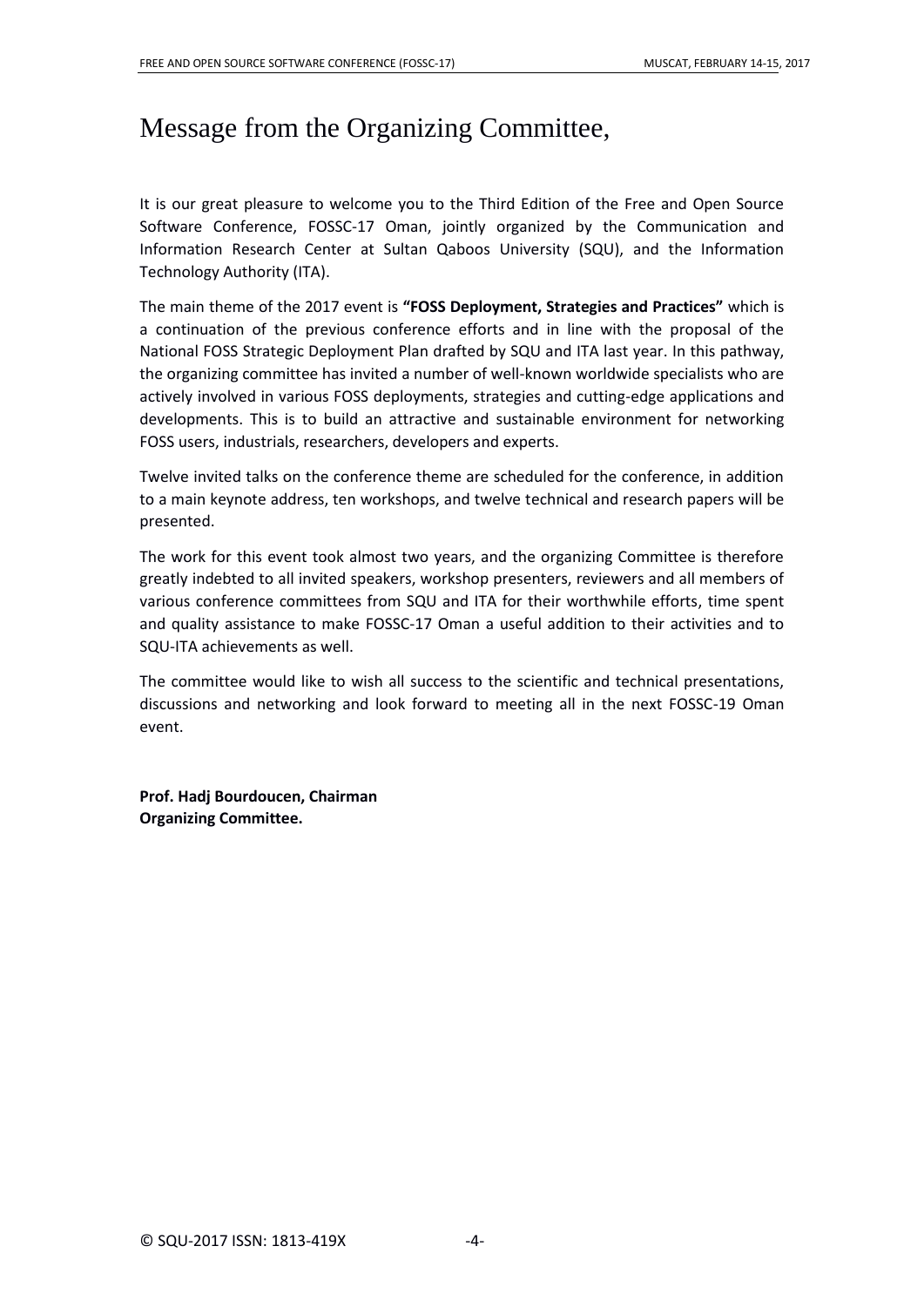### **Committees**

#### **Conference Chairs**

- **H.E.Dr. Ali Bin Saud Al-Bemani, Vice Chancellor,** Sultan Qaboos University (SQU)**.**
- **Dr. Salim Sultan Al Ruzaiqi,** Chief Executive Officer of Information Technology Authority (ITA).

#### **Advisory Committee**

- Rahma Al-Mahrouqi, DVC PSR
- Saif Al Hiddabi, TRC
- Omar Al Shanfari, ITA
- Ahmed Al Naamany, MCBS
- Ali Al Shidhani, TRC
- Hassan Al Lawati,ITA
- Hadj. Bourdoucen, SQU

#### **Organizing Committee Chairs**

- Hadj. Bourdoucen, SQU
- Hassan F. Al Lawati, ITA

### **Scientific Committee**

- Hadj. Bourdoucen
- Mohamed Sarrab
- Khaled. Day
- Mostefa Mesbah
- Zuhoor. Al-Khanjari
- Fahad. Betishiginah,
- Dawood. Al Abri
- Ahmed. Al Maashri
- Nasser. Al Zidi
- Hafedh. Al Shihhi
- Ashraf. I. Saleem

### **Coordinating Committee**

- Hadj. Bourdoucen
- Khalil Al Maawali
- Mohamed Sarrab
- Mahdi Amiri Kordestani
- Fahad Al Saidi

### $\bullet$

#### **Publicity Committee**

- Sumaiya AlKindi, ITA
- Rahma AlJadili
- Samia. Loucif
- Mohammed Al Rawahi
- Muadh. AL-Hinai
- Ibrahim Al Zakwani

### **Organizing Committee**

- Pyata Hanumantha Rao
- Muadh. AL-Hinai
- Ali Al Adawi
- Khamis Al Hadhrami
- Ibrahim Al Wardi, ITA
- Tofool Al Dhahab, ITA
- Asad Al Adawi, ITA
- Abdullah Al Dawoodi, ITA
- Jokha Al Shabibi, ITA
- Adeeb AlManthri, ITA
- Ahmed. Al Farsi, CIRC
- Ahood. Darmaki, CIRC
- Younis. Al Kharusi, CIRC
- Ibrahim Al Zakwani, CIRC
- Mohammed Al rawahi
- Zahra Al Siyabi
- Badria A Zahwani
- Al hassan Al Sobhi
- Hassan Al Hosni
- Rashid Al Ouhibi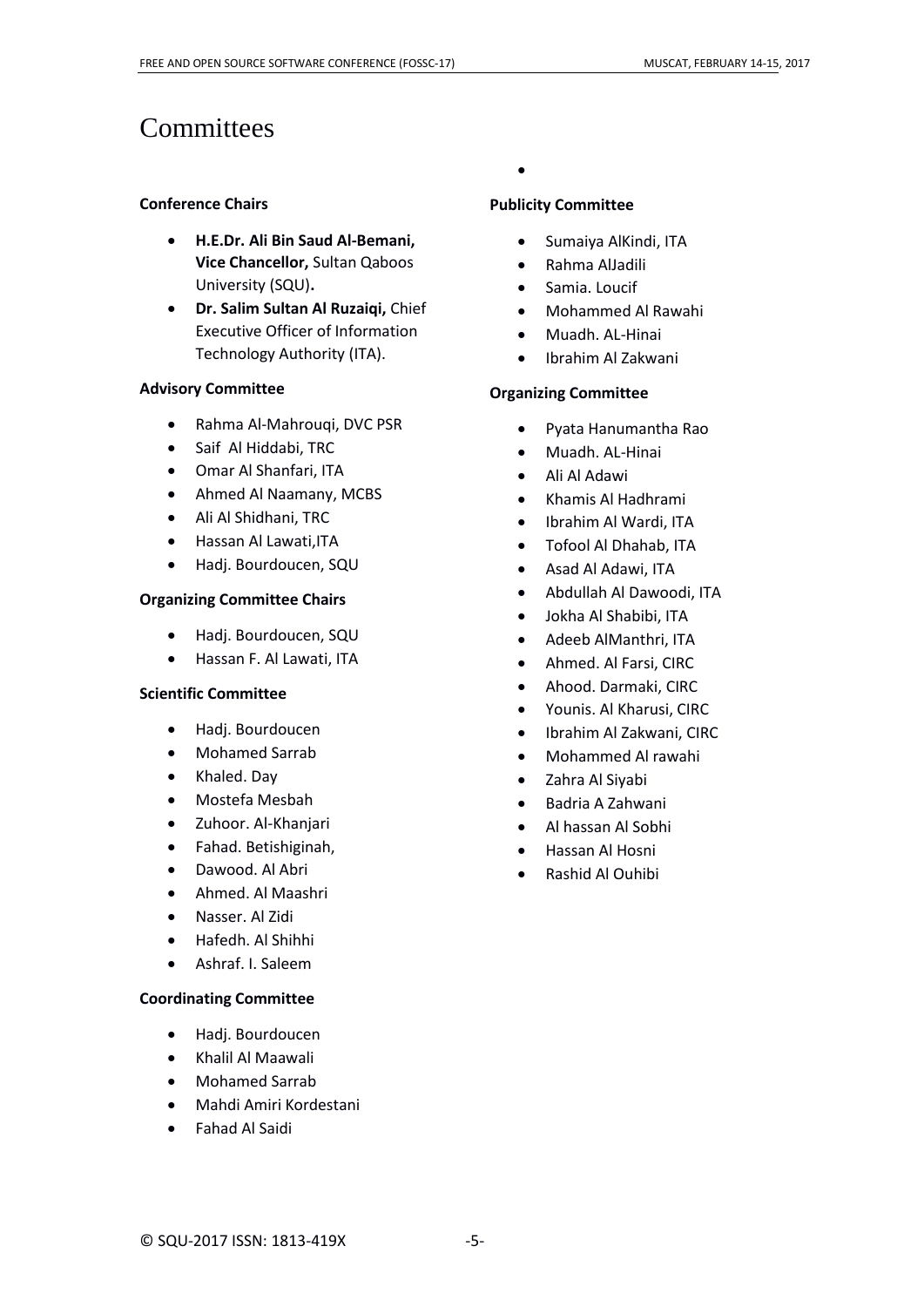### Conference Schedule

### **Day 1: Tuesday 14 February 2017**

08:00-09:00 am | Registration Opens

### **SESSION 1: Opening Session**

| 09:00-09:10 am | Introduction                                                 |
|----------------|--------------------------------------------------------------|
| 09:10-09:20 am | SQU speech, H.H. Dr. Mona bint Fahad Al-Said, AVC-ICo        |
| 09:20-09:30 am | ITA speech, Dr. Salim Sultan Al-Ruzaiqi, CEO                 |
| 09:30-09:40 am | FOSSC'17 Organizing Committee speech, Prof. Hadj Bourdoucen, |
|                | Chairman                                                     |
| 09:40-10:00 am | Keynote Speaker, Prof Brian Fitzgerald                       |
| 10:00-10:15 am | <b>Exhibition Opening/Coffee Break</b>                       |

#### **SESSION 2: FOSS Deployment in Governments**

|                                | 10:15-10:45 am   Open source in Governments, Chris DiBona                          |
|--------------------------------|------------------------------------------------------------------------------------|
|                                | 10:45-11:15 am   French expertise in E-Government, Alexandre Zapolsky              |
|                                | 11:15-11:45 am The Malaysian OSS Deployment Strategies and Practices, Tan King Ing |
| 11.45-12.00 pm   Coffee Break. |                                                                                    |

#### **SESSION 3: FOSS & Government**

| 12:00-12:30 pm | Open source tools for Cybersecurity, Dr. Bader AlManthri (ITA)                                                                                                           |
|----------------|--------------------------------------------------------------------------------------------------------------------------------------------------------------------------|
| 12:30-01:00 pm | FOSS deployment in Ministry of Health, Abdullah AlRigadi (MoH)                                                                                                           |
| 01:00-01:30 pm | FOSS Deployment Roadmap in Oman, Dr. Ahmed AlMaashari (SQU)                                                                                                              |
| 01:30-02:00 pm | Panel Discussion, Prof Brian Fitzgerald, Bader Al-Manthari, Abdullah Al-<br>Rigadi, Ahmed Al-Maashari, Alexandre Zapolsky, Tan King Ing, Hassan<br>Al-Lawati (Moderator) |
| 02:00-02:30 pm | Close of Day 1-Lunch                                                                                                                                                     |
| 02:30-03:00 pm | Linux+ Certification Competition (Evaluation exam)                                                                                                                       |

### **Day 2: Wednesday, 15 February 2017**

08:00-08:30 am | Registration Opens

### **SESSION 4: FOSS Model Practices 1**

| Inner Source, The Bazaar Inside the Cathedral, Prof Brian Fitzgerald                              |
|---------------------------------------------------------------------------------------------------|
| Deploying FOSS in the classroom with Wikipedia, Tighe Flanagan                                    |
| Use of IoT in monitoring and control of water treatment and<br>distribution network, Mukesh Arora |
| l Coffee Break.                                                                                   |
|                                                                                                   |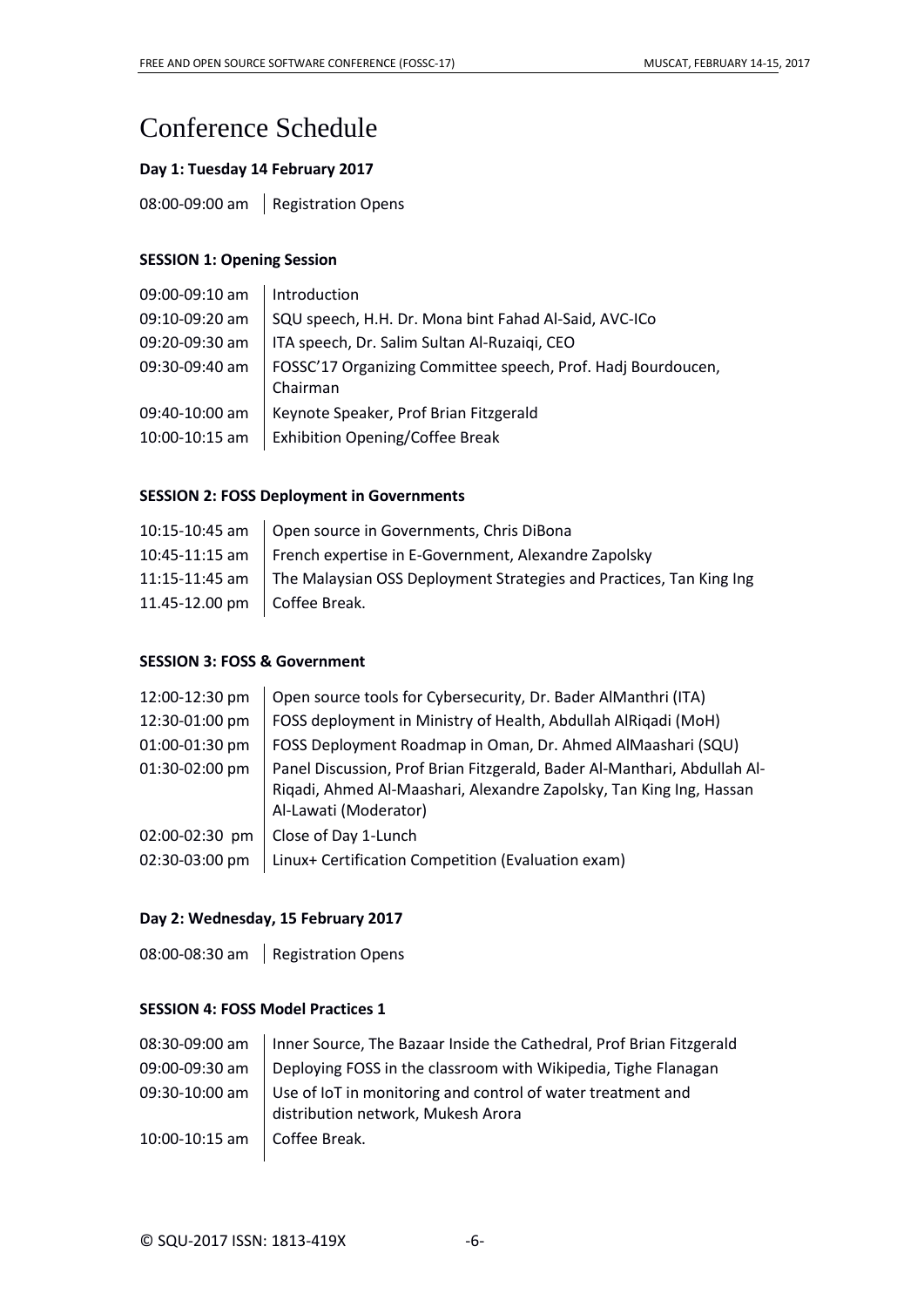#### **SESSION 5: FOSS Model Practices 2**

|                                      | 10:15-10:45 am   Open Source Security, Huzaifa Sidhpurwala                         |
|--------------------------------------|------------------------------------------------------------------------------------|
|                                      | 10:45-11:15 am   Humanitarian OpenStreetMap Team (HOT), Yantisa Akhadi             |
|                                      | 11:15-11:45 am   The role of Open Source in Making of Verve Platform, Dilip Thomas |
| 11:45-12:00 pm $\Big $ Coffee Break. |                                                                                    |
|                                      |                                                                                    |

### **SESSION 6: Paper Presentation**

| 12:00-12:10 pm | Development of QoS Monitoring System: Application Demonstrator.<br>Hadj Bourdoucen, Ahmed Almaashri, Mohammed Al-Kindy, Mahmood<br>Al-Zadjali, Abdullah Qamar, Mike Venter                 |
|----------------|--------------------------------------------------------------------------------------------------------------------------------------------------------------------------------------------|
| 12:10-12:20 pm | A Framework for Preserving Data Integrity during Mobile Device<br>Forensic in Open Source Software Environment.<br>Ishola D. Muraina, Mustafa Muwafak Alobaedy, Huda Haji Ibrahim          |
| 12:20-12:30 pm | A Survey On Embedded Open Source System Software For The<br><b>Internet Of Things.</b><br>Mahdi Amiri-Kordestani, Hadj Bourdoucen                                                          |
| 12:30-12:40 pm | From Relational Model to Rich Document Data Models - Best<br><b>Practices Using MongoDB.</b><br>Vinu Sherimon, Sherimon P.C                                                                |
| 12:40-12:50 pm | Sultan Qaboos University between E-Learning and Massive Open<br><b>Online Course: Future Vision.</b><br>Iman Al-Kindi, Zuhoor Al-Khanjari, Naoufel Kraiem                                  |
| 12:50-13:00 pm | A Survey On Connectivity And Cloud Automation Technologies For<br>The Internet Of Things<br>Younis Al-Kharusi, Ahmed Al-Farsi, Mahdi Amiri-Kordestani,<br>Mohammed Sarrab, Hadj Bourdoucen |
| 13:00-13:10 pm | Adoption of Free and Open Source Software Using Alternative<br><b>Educational Framework in College of Applied Sciences.</b><br>Raya Al-Hajri, Ghada Al-Mukhaini, Rajasekar Ramalingam      |
| 13:10-13:20 pm | Open Standard Data Exchange Model for Higher Education<br><b>Institutions in Oman.</b><br>Muhammad Azeem Qureshi, Nithesh K. Nandakumaran, Govindasamy<br><b>Baskar</b>                    |
| 13:20-13:30 pm | USQO-FOSS quality model: Utilization based Software Quality<br>Observatory for evaluation of Free and Open Source Software.<br>P. Vijaya, Satish Chander and G. Raju                       |
| 13:30-13:40 pm | Projection of Students' Exam Marks using Predictive Data Analytics.<br>Ben George Ephrem, N. Balasupramanian, Huda Al-Shuaily                                                              |
| 13:40-13:50 pm | <b>Interactive E-book Development Using FOSS.</b><br>Manal G. H. Al Raweehi, Wadima A. S. Al Ansari, Prakash Kumar Udupi,<br>Vikas Rao Naidu.                                              |
| 13:50-14:00 pm | <b>Interactive Education Application Development Using FOSS for</b><br><b>Government School in Oman.</b><br>Marwah H. A. Al Farsi, Prakash Kumar Udupi, Vikas Rao Naidu.                   |
| 14:00-14:15 pm | <b>Closing Session</b>                                                                                                                                                                     |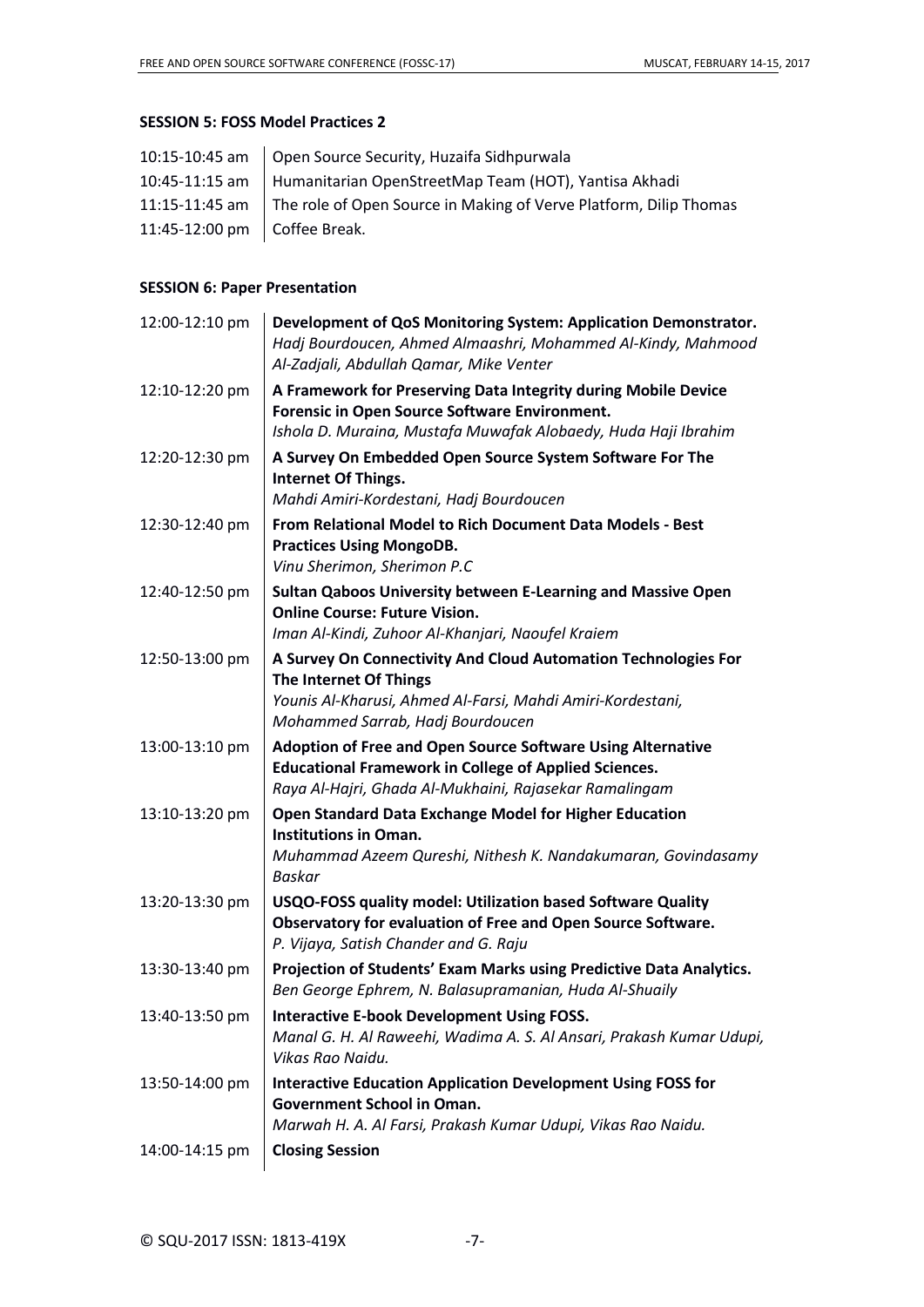### Parallel Activities & Workshops

### **Day 1: Tuesday 14 February 2017**

| 11:00-11:45 am | <b>Title: Linux Kodachi</b><br>Organizer: Warith Al Maawali, Founder and CEO, Eagle Eye Digital<br>Solutions                           |
|----------------|----------------------------------------------------------------------------------------------------------------------------------------|
| 11:45-12:30 pm | <b>Title: OMREN (Oman Research and Education Network) Project</b><br>Organizer: Musallam Said Abdullah Al Farsi, Project Manager, TRC  |
| 12:30-01:15 pm | <b>Title: Open Source Social Cloud Platform</b><br>Organizer: Céline Zapolsky, Chief Business Development Officer,<br>Linagora Company |
| 01:15-02:00 pm | Title: Cloud computing and big data, the future innovation catalyst.<br><b>Organizer: Abyres Group of Companies</b>                    |

### **Day 2: Wednesday 15 February 2017**

| 09:00-09:45 am   | Title: FOSS in healthcare, a full stack application development and<br>deployment experience<br>Organizer: Ministry of Health                   |
|------------------|-------------------------------------------------------------------------------------------------------------------------------------------------|
| 09:45-10:30 am   | <b>Title: House of Open Source Technology Project</b><br>Organizer: Fahad Al-Saidi, Senior Project Specialist, ITA                              |
| $10:30-11:15$ am | Title: How to use Wikipedia in the classroom<br>Organizer: Tighe Flanagan, Senior Manager, Wikipedia Education<br>Program, Wikimedia Foundation |
| 11:15-12:00 pm   | <b>Title: 3D printing using FOSS</b><br>Organizer: Othman Al Mandhari, Co-Founder & CEO, InnoTech                                               |
| 12:00-12:45 pm   | Title: Humanitarian OpenStreetMap Team (HOT)<br>Organizer: Yantisa Akhadi, Project Manager, Humanitarian Open Street<br>Map                     |
| 12:45-1:30 pm    | Title: Using Open-Source to Address Modern day security problems<br>Organizer: Yasir Nafees, Director, Eon IT                                   |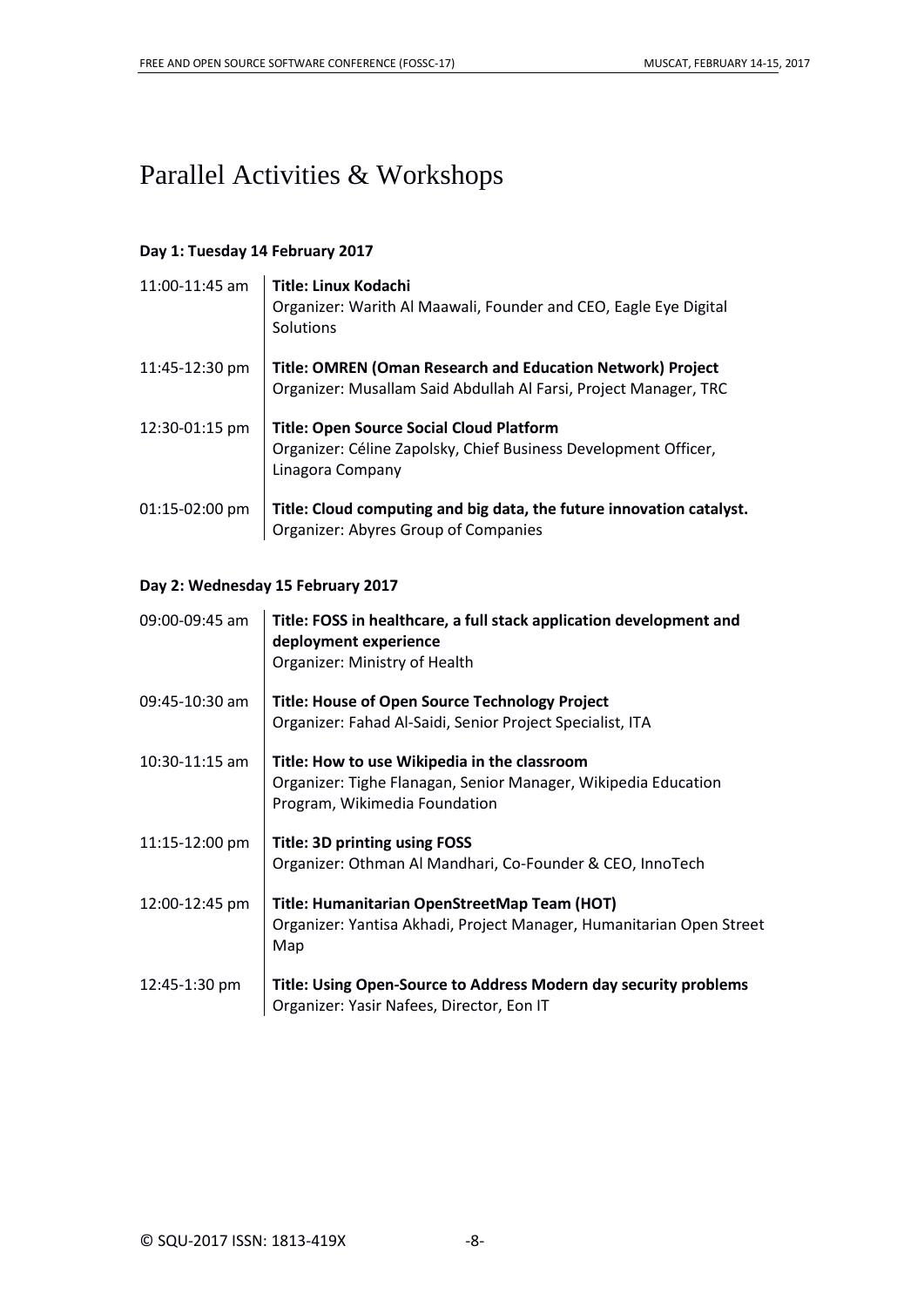### Invited Speakers

### **Brian Fitzgerald, Chief Scientist, Lero Title: Inner Source: The Bazaar Inside the Cathedral**

**Abstract:** Over the past 20 years, the Open Source Software (OSS) phenomenon has revolutionized the software industry with the emergence of a host of innovative 'category killer' open source products. However, the next wave of revolution will come from adopting the open source processes and practices within organizations. Many leading organizations around the world are now seeking to implement inner source. This talk discusses experiences and lessons learned.

### **Chris DiBona, Director of Open Source and Making & Science, Google Title: Open source in Governments.**

**Abstract:** This talk discusses the use of open source in Governments, including his early experience with the US government. The talk will review current trends in open source use and opportunities presented to the world's governments. He will not only cover traditional topics like Android and Linux but will explain how projects like Tensorflow, Go, Kubernetes and more can be productively used to create more responsive and scalable government services.

### **Tan King Ing, K.M.N., Open Source Consultant, Abyres Group of Companies Title: The Malaysian OSS Deployment Strategies and Practices.**

**Abstract:** Malaysia has been implementing The Public Sector OSS Program since 2004 with impactful contributions not only to Public Sector Transformation but also to the National Growth Agenda through the creation of a local exporting OSS industry and a vibrant OSS community that accelerates the growth of a knowledge-based economy. This presentation discusses how the two-pronged strategy of the OSS Master Plan and the Open Source Competency Centre led by the Government and supported by the local ICT industry and the universities within a shared Governance framework has constituted a winning national OSS deployment strategy. The presentation also discusses the outcomes, challenges and future direction of the Malaysian OSS Program.

### **Alexandre Zapolsky, CEO and co-founder, LINAGORA Title: French expertise in E-Government**

Abstract: According to the United Nations E-Gov Survey Report 2014, France ranked 4<sup>th</sup> over 193 countries in online services delivery and 1st in Europe. Service-Public.fr is the typical showcase of French expertise in E-Government through administrative simplification for citizens and companies. One of the major contributions to this success is French policy to give priority to open source alternatives in a systematic fashion.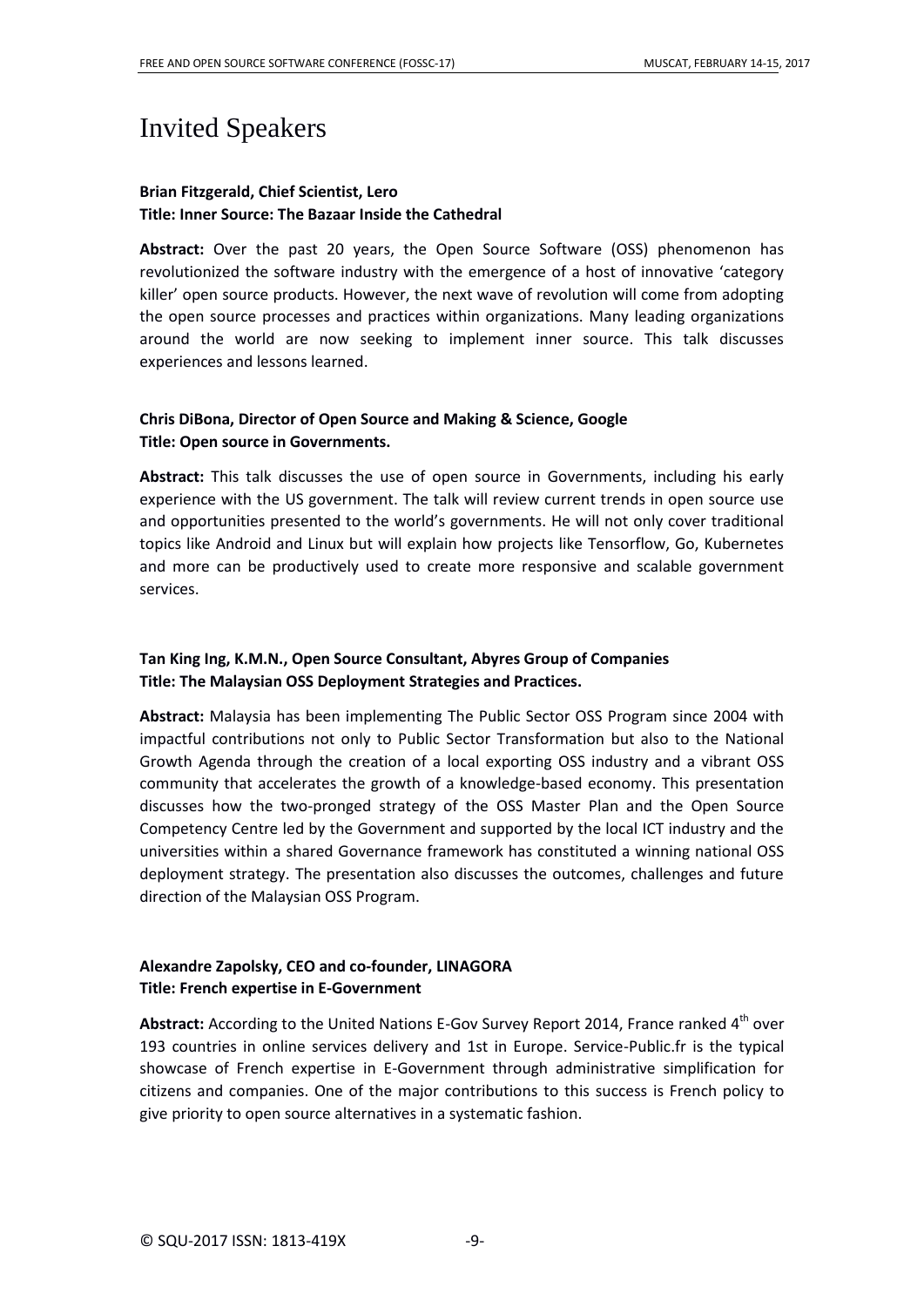### **Dr. Bader Al-Manthari, Director General of the Information Security Division at ITA Title: Open source tools for cybersecurity**

**Abstract:** Open source software may not sound compatible with the idea of strong cybersecurity, but the Information Technology Authority in Oman sees such software, which anyone can tinker with, as a possible tool for defending government networks from both online thieves and professional cyber spies. Open source software often gives users the right to change its code to suit their purposes, as well as to share or give away copies. That means the Oman government could modify such software to suit its cybersecurity needs.

### **Abdullah Al-Raqadi, Director General of Information Technology, Ministry of Health Title: Open Source adoption in Oman Ministry of Health**

**Abstract:** The MOH was struggling with the locked propriety (HIS) software used at Royal Hospital - a model found quite unsustainable and inextensible to around 250+ other institutions due to spiraling cost, lack of flexibility, and freedom in customizing and extending the software. Ministry had just made the strategic decision and set-up an in-house development team to develop a (HIS) for its use to avoid the huge licensing cost incurred for a third party software.

The emergence of an open source operating system for our backend servers in the form of Linux was an incredibly fascinating promise to us, which resulted in setting us a highavailability cluster server for running the Al-Shifa HIS at Al-Nahda Hospital in 2002 and a network domain with samba software. We discovered not just a reduction in our TCO, but some unexpected benefits freedom of choice, security, flexibility, customizability, interoperability and maintainability of our infrastructure. Since 2010 most of our software development activities are fully or mostly dependent on open source stack.

### **Dr. Ahmed Al-Maashri, Assistant Professor, Sultan Qaboos University Title: The Long and Inevitable Road to FOSS Deployment in Oman, Opportunities, Challenges, and Caveats**

**Abstract:** Many governments around the world are encouraging and supporting the national adoption of FOSS in public and private sectors. FOSS solutions offer a number of benefits, including a high potential for job creation through local software customization and the establishment of SMEs, the growth of local IT skills, vendor lock-in prevention, improved security, reduced licensing, installation, and running costs. In Oman, ITA has taken the lead along with other institutions such as SQU - in raising awareness about FOSS and paving the way for adequate infrastructure and capacity building. To consolidate the efforts of ITA and other institutions and to ensure the continuity and sustainability of FOSS adoption, it is necessary to develop a roadmap that would lay a solid foundation for a set of initiatives for a FOSS deployment at the national level.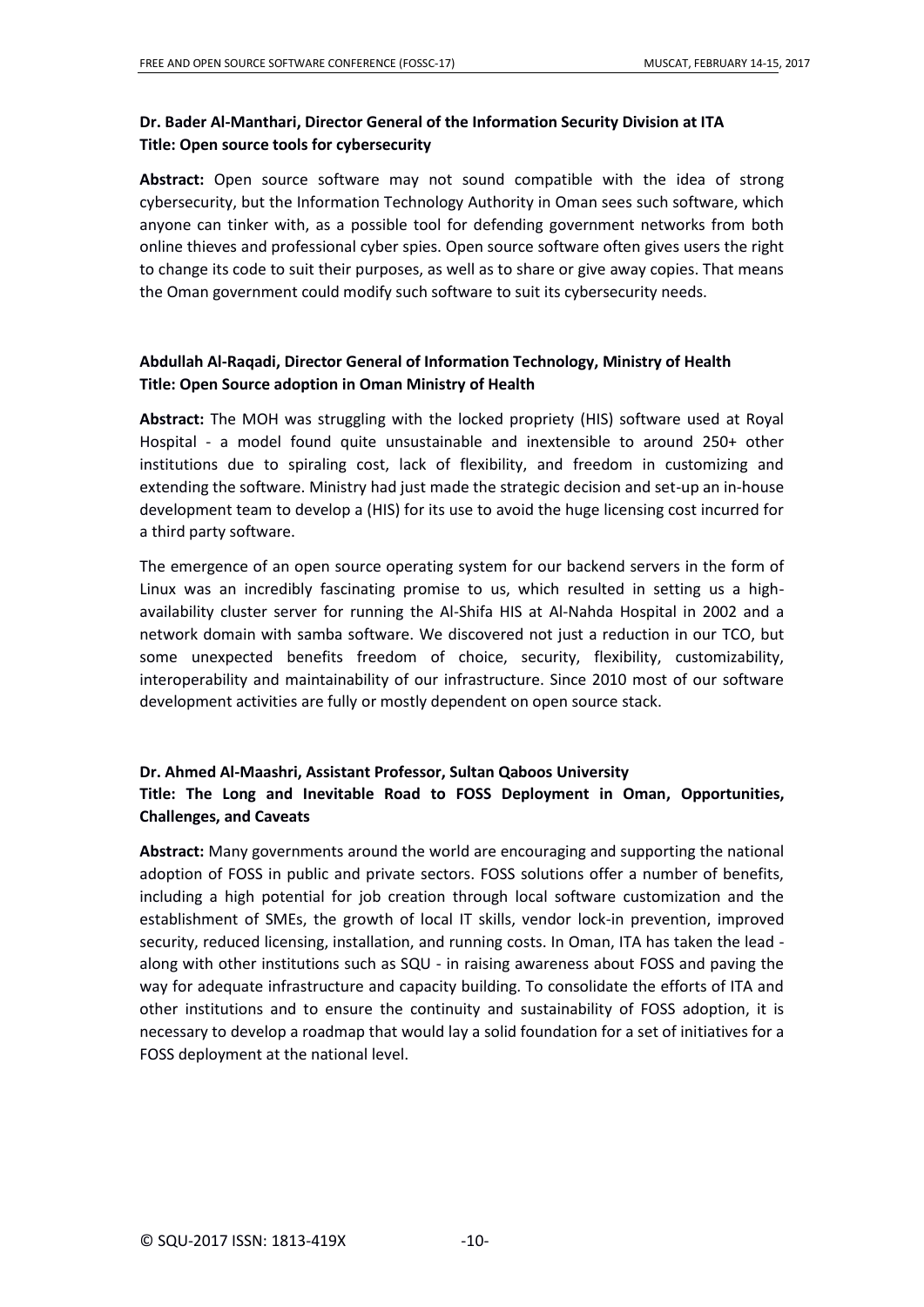### **Tighe Flanagan, Senior Manager, Wikipedia Education Program Title: The Wikipedia Education Program**

**Abstract:** For over ten years, teachers have been using Wikipedia to teach their students 21st century reading, writing, and research skills. At the same time, these students have made valuable contributions to Wikipedia and its sister knowledge projects, improving and translating articles, illustrating concepts, and even adding video and sound recordings. The Wikipedia Education Program emerged at the Wikimedia Foundation to support people around the world deploy Wikipedia as a teaching tool inside their classroom for the mutual benefit of the students and free knowledge.

### **Eng. Mukesh Arora, Chief Operations Officer, IMTAC LLC Title: Use of IoT in monitoring and control of water treatment and distribution network.**

**Abstract:** Water treatment plants need a source of water that could be a river, pond or sea. Depending on the distance of the plant from the source of water, the natural water flows through channels or pipelines to the input of the treatment plant. The input water flows using gravity or is pumped into the pipelines. Smart water applications using Internet of Things (IoT) that is part of a larger Smart City building blocks, provides following critical solution.

- 1. Water level sensing
- 2. Flow monitoring and Valve actuation.
- 3. Pump on/off control, running hours monitoring and energy conservation.

This presentation discusses technical and functional aspects of the above using IoT solution. The IoT software is cloud based and it intelligently monitors and controls the above applications. The software is based on Ubuntu and MySQL and is visualized on an industry standard virtual server backbone.

### **Yantisa Akhadi, Project Manager, Humanitarian OpenStreetMap Title: Humanitarian OpenStreetMap Team (HOT)**

**Abstract:** In the past five years, Humanitarian OpenStreetMap Team (HOT) have been playing a key role in spreading, teaching and inspiring the use and contribution of OpenStreetMap data in Indonesia. This program focuses on disaster data preparedness has contributed significantly to open geographic data at the national level. This talk addresses the program story how it begins, grows, and its future course.

### **Huzaifa Sidhpurwala, Principal Product Security Engineer, Red Hat Title: Open Source Security**

**Abstract:** Detractors of open source software often point to its broad developer base and open source code as a potential security risk. Unlike any other closed-source software deployment, open source software often comes under more scrutiny. Ever since FOSS came to be widely used in the enterprise, there have been doubts, questions and even concerns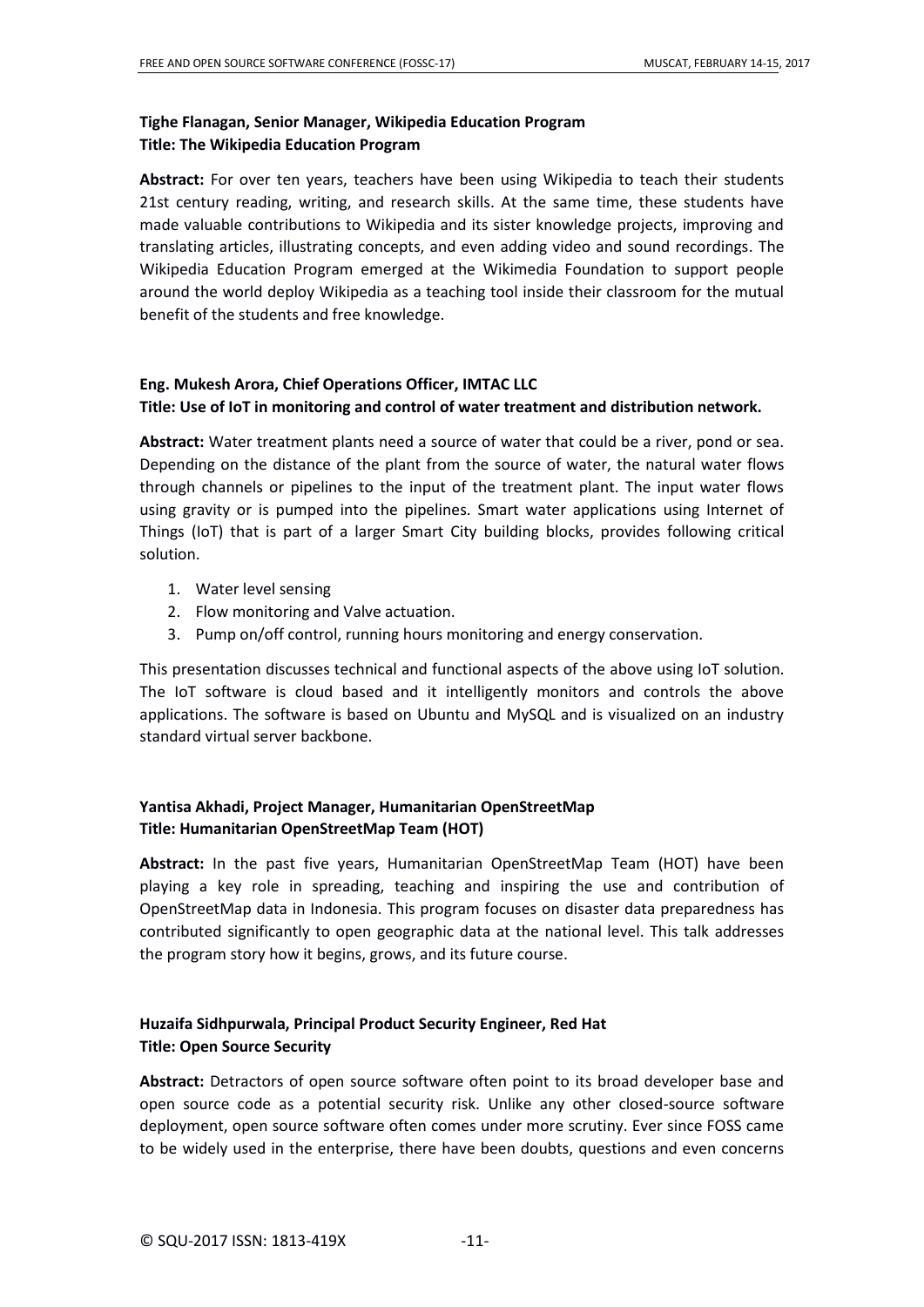about its security. This talk addresses some of these myths and talks about how open source can be more secure than closed source!

### **Dilip Thomas, Founder, CEO – Aikon Labs Title: The role of Open Source in Making of Verve Platform**

**Abstract:** Verve is a stakeholder engagement platform. It was conceived, designed and built entirely by the team of Aikon Labs based in Pune, India. The talk aims at young software engineers and those who are aspiring to make software products to have an understanding on how they can depend on creating essential building blocks of their products using FOSS. Various challenges faced in choosing the technology platforms that have lead them to a series of successes and failures will be addressed in the talk.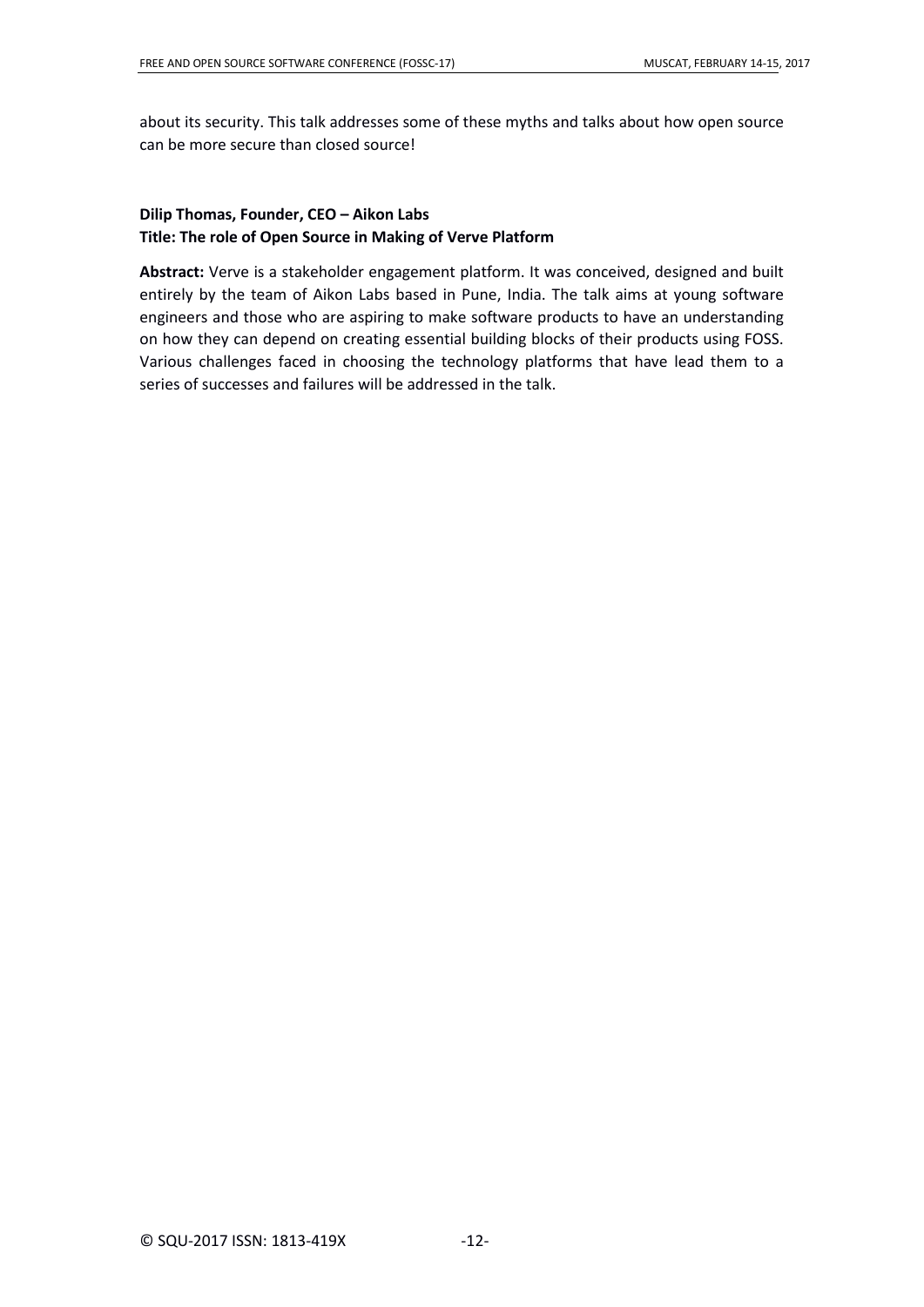### Workshops

### **Warith Al-Maawali, Founder and CEO, Eagle Eye Digital Solutions Title: Linux Kodachi**

**Abstract:** Many of the Internet users have basic knowledge of protecting their online privacy. The idea was to create a simple yet efficient Operating System to secure your online identity simply by plug and play. Linux Kodachi was developed to provide an easy way for average users to encrypt and anonymize Internet traffic, which will eventually keep the users safe from intruders. The talk will cover the importance of online privacy, why open source tools for online privacy, how open source projects were utilized for online privacy and how these tools were integrated into a single Operating System.

### **Musallam Al Farsi, Project Manager, The Research Council (TRC) Workshop Title: Oman Research and Education Network (OMREN)**

**Abstract:** OMREN (Oman Research and Education Network) Project is a TRC (The Research Council) initiative to build a high-speed network between universities and research centers to enable collaboration and innovation. The presentation will show how OMREN utilized OSS in most of its solutions to provide the needed services like single sign-on, Video conferencing and network management. The presentation will also give an insight about how it managed OSS systems with minimal resources utilizing collaboration between developers and users and some industry best practices.

### **Céline Zapolsky, Chief Business Development Officer, Linagora Company Workshop Title: Open source social cloud platform**

**Abstract:** OpenPaaS is a reliable social platform in the cloud, built to encourage collaboration and teamwork inside an easy and great user experience. OpenPaaS aims to reconciliate our new communication trends and integrates all the tools each of us needs to build a great enterprise social network.

### **Saifuddin Nair bin Abdullah, Chief Technology Officer, Abyres Group Of Companies Workshop Title: Cloud Computing & Big Data, The Future Innovation Catalyst.**

**Abstract:** Since its inception, information technology has been exclusively available for technology companies, large organizations, government, and educational institutions. That was until the emergence of cloud computing in a process many call the "democratization" of information technology. With an ever-expanding reach to the masses, a significant reduction in cost and an abundant choice of applications available, you can be truly empowered to leverage the best of existing technology, often without spending a penny on an initial investment. Future innovation has a catalyst, definitely is big data and cloud computing is the enabler to empower big data analytics.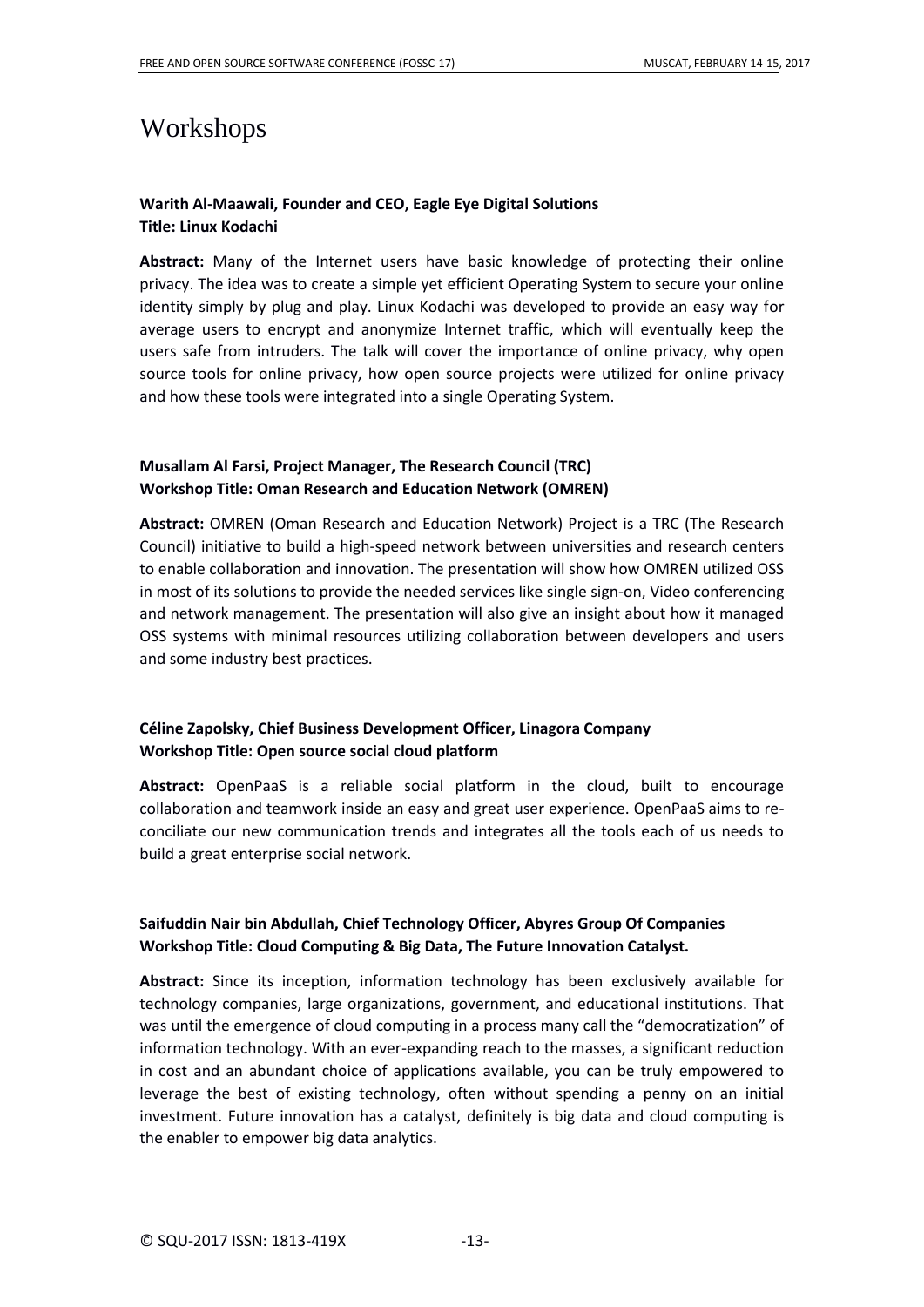### **Tighe Flanagan, Senior Manager, Wikipedia Education Program Title: How to use Wikipedia in the classroom**

**Abstract:** Incorporating Wikipedia into the classroom provides a very different kind of online experience for your students. By giving students more control over a project's outcome, you are encouraging them to be producers, rather than just consumers, of information. This reversal of roles ultimately helps student master content.

### **Ministry of Health**

### **Workshop Title: FOSS in healthcare – a full stack application development and deployment experience**

**Abstract:** Ministry of Health open source development and deployment technology experience will be showcased including the following:

- OS, HA and Networking: Redhat and Oracle Linux, Redhat Cluster Manager, Samba
- DBMS: PostgreSQL, Oracle MySQL
- Web and App Servers: Apache Webserver, Apache Tomcat and JBoss
- Java Development: Spring Framework, Hibernate, Maven, Eclipse IDE
- Testing Tools: jUnit, jMeter, Selenium
- Source Control: Git
- UI Development: AngularJS, HTML5, CSS3, Bootstrap, Grunt
- EAI: ActiveMQ, Apache Camel

### **Fahad Amer Al-Saidi, FOSS Project Specialist, Information Technology Authority Workshop Title: House of Open Source Technology Project**

**Abstract:** House of Open Source Technology Project is part of the FOSS Program of the Information Technology Authority (ITA) to support local FOSS communities in Oman and link them with international communities. The approach is to identify some international active FOSS software/projects and extend or customized them by Omani FOSS developers. Those developers are taken from the local FOSS communities for a particular period, and they are mentored by an international expert, hosted in Oman.

### **Othman Al Mandhari, Co-Founder & CEO, InnoTech Workshop title: How FOSS and open source societies contribute to the industry (3D Printing Industry)**

**Abstract:** 3D Printing industry is booming all around the world, and FOSS software is playing a crucial part of the industry. This workshop will demonstrate how FOSS and open source societies contribute to the industry. Examples in this workshop are the FAB Foundation.

### **Yantisa Akhadi, Project Manager, Humanitarian Open Street Map Title: How to utilize OpenStreetMap (OSM) data**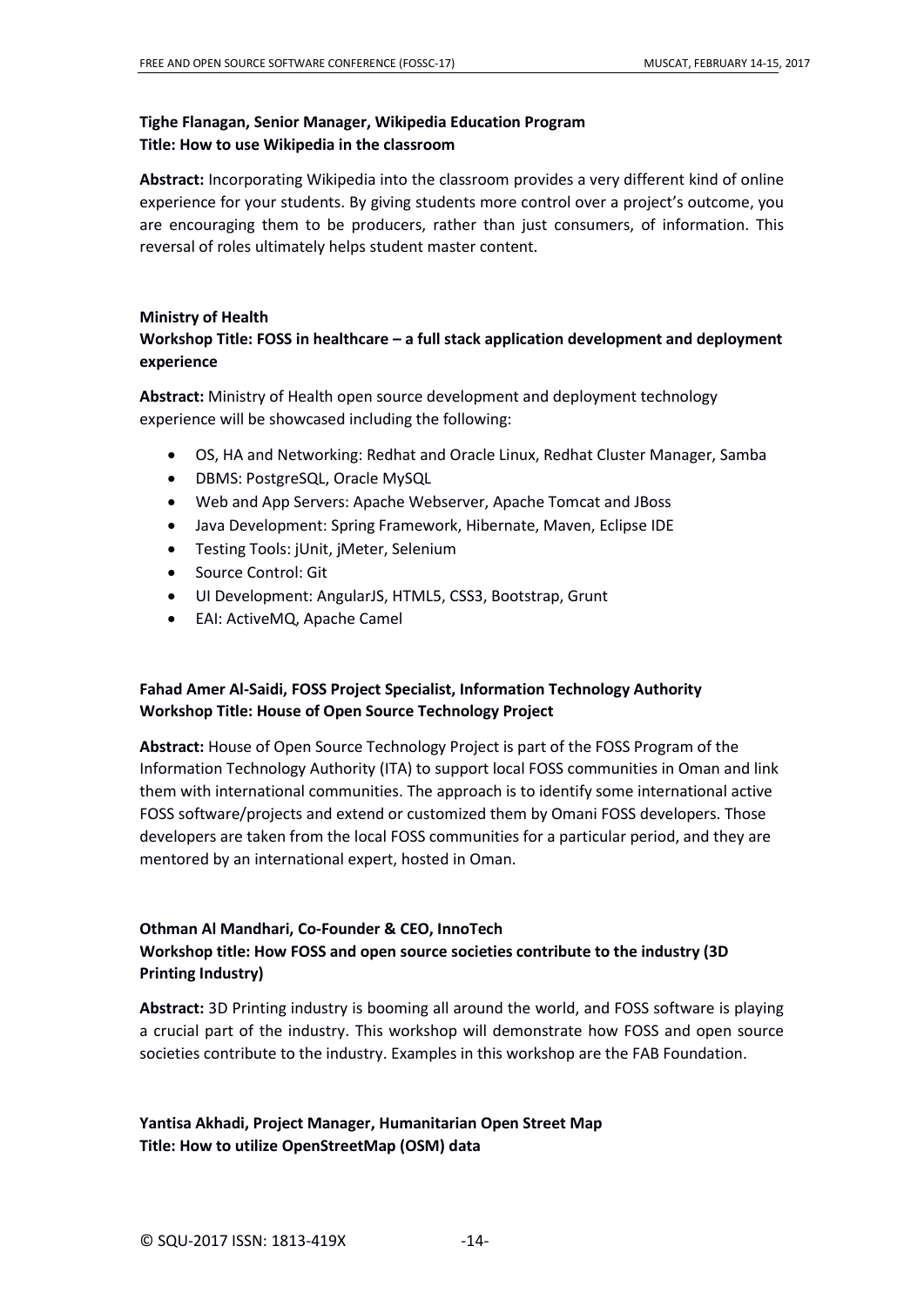**Abstract:** Usage of OSM data includes mainly map visualization, geocoding, routing, statistics and spatial analysis in general. The OSM data processing step involves quality assurance, monitoring, homogenization, and consolidation. This process is mainly based on a stack of tools as well as a set of rules and ontology.

### **Yasir Nafees, Director, Eon IT Workshop Title: Using Open Source to Address Modern day security problems**

**Abstract:** This workshop highlights the topic of how to address critical security issues using Big Data, LogPoint – better together, building on the Best of Relational with the Innovations of NoSQL; in addition to expressive query language & secondary Indexes, scalability & performance, enterprise management & integration. It also investigates on how to use Open Source to address modern day security problems.